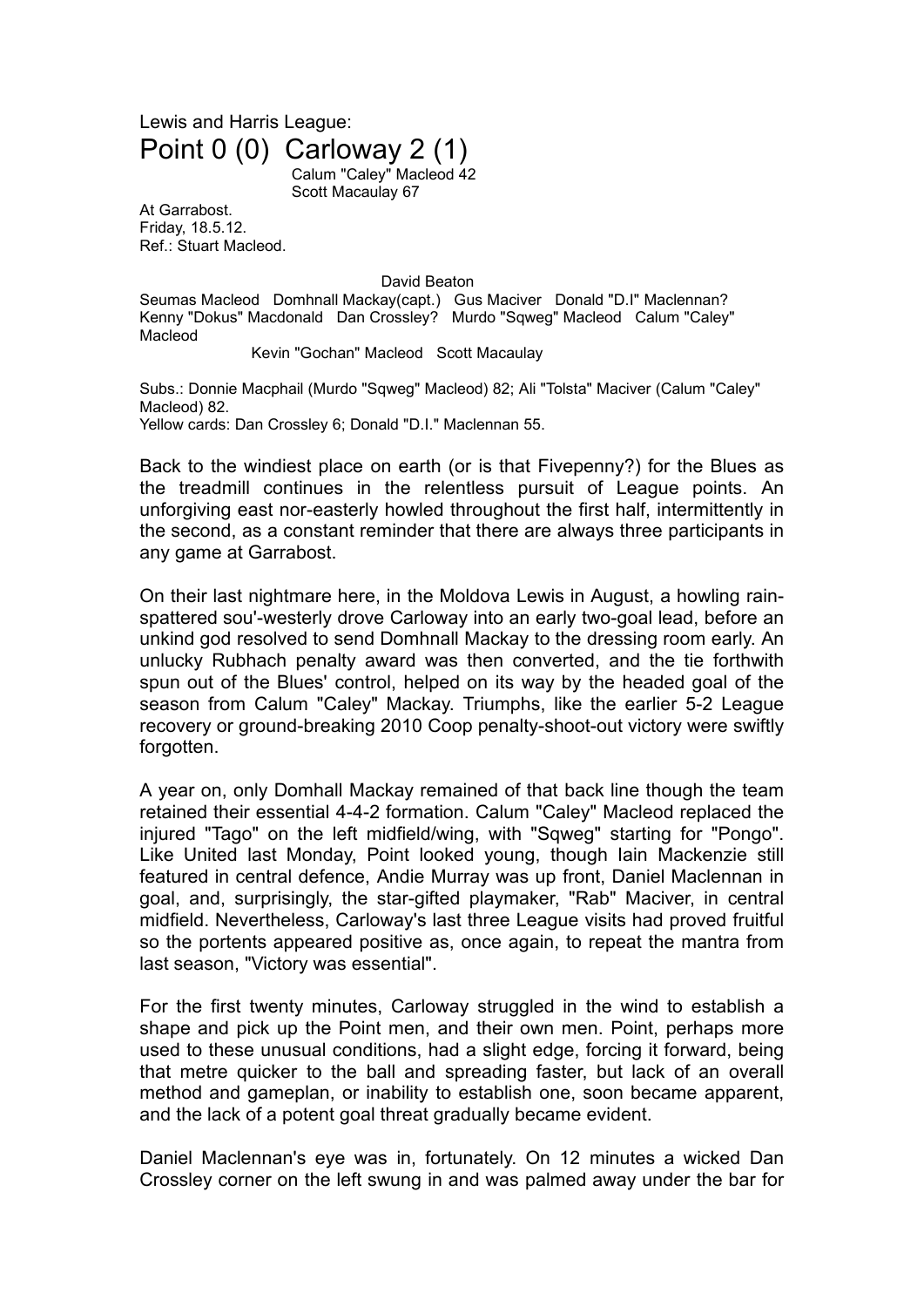another corner on the right, which was headed clear to the left, before being returned inwards to the crowded penalty area by "Dokus" for "Rab" Maciver to head back coolly to his keeper. On 14 minutes a "Sqweg"diagonal cross from 23 metres was caught by the wind and had to be flicked over by the keeper. The resultant Crossley corner was headed just past by "Gochan" from 12 metres centrally.

It was 33 minutes before Point finally looked dangerous, as a neat 1-2 set up Maciver running in on the left of the Carloway box but his neatly-placed shot from 14 metres went wide of Beaton's left-hand post. An immediate counterattack saw "Caley" sweep the ball in from the left; "Dokus" just managed to get in front of his marker in front of goal 12 metres out, but his stab-shot flew just over. On 39 minutes "Dokus" outfoxed his marker again by cutting in from the right rather than down the line, but this time, from 20 metres, his left-foot shot cleared the bar.

What was that again about "Groundhog Day"? Just as this game was shaping up to be a convincing re-run of Monday's game against United at Goathill, with na Gormaich enjoying the lion's share of possession and territory but unable to score, the breakthrough dropped from the heavens. On 42 minutes a Dan Crossley corner - a continuing nightmare for Dan Maclennan in the conditions - was palmed clear, resulting in a second Crossley corner. This time the ball broke out from the pack, seemed to be touched on by another party, and fell to "Caley" in the centre, just on the edge of the box. He swung at it, didn't seem to hit it cleanly, but his right-foot shot was unsaveable, spinning high inside the keeper's left-hand post.

The standard Garrabost question now arose at half-time. Would the roles be reversed and the team under the cosh (wind) in the first half - in this case, Point - seize the initiative and drive forward, as the Blues had eventually done before half-time? The answer was, "Not really". If anything, Carloway were more effective in the second half than the first, as playing into a strong and unpredictable gale forced them to keep the ball on the ground and build forward, rather than Roger Hynd it down the park. Point, in turn, consistently overplayed the forward pass/cross/long ball, so that countless breaks were squandered as the ball ran away from everyone over David Beaton's bye-line.

Immediately another vicious Crossley corner had to be headed off the Rubhach line. On 54 minutes "Caley" sent in a free-kick from 22 metres, out on the left; "Gochan" headed it on, but it was just a metre too quick for the inrushing Crossley, 6 metres out.

What was that again about "Groundhog Day"? Point were running better, had more of the ball than in the first half, but still simply did not look dangerous. As Carloway established more and more of a grip in midfield, with Crossley and "Sqweg" starting to win and spread the ball more and more, Point's influential playmaker, Maciver, seemed to figure less and less and Andie Murray become more and more marginal. A striker who had been absolutely deadly versus the Blues in August now disappeared from sight, and Domhnall Mackay and Gus Maciver increasingly pushed from the back. However, the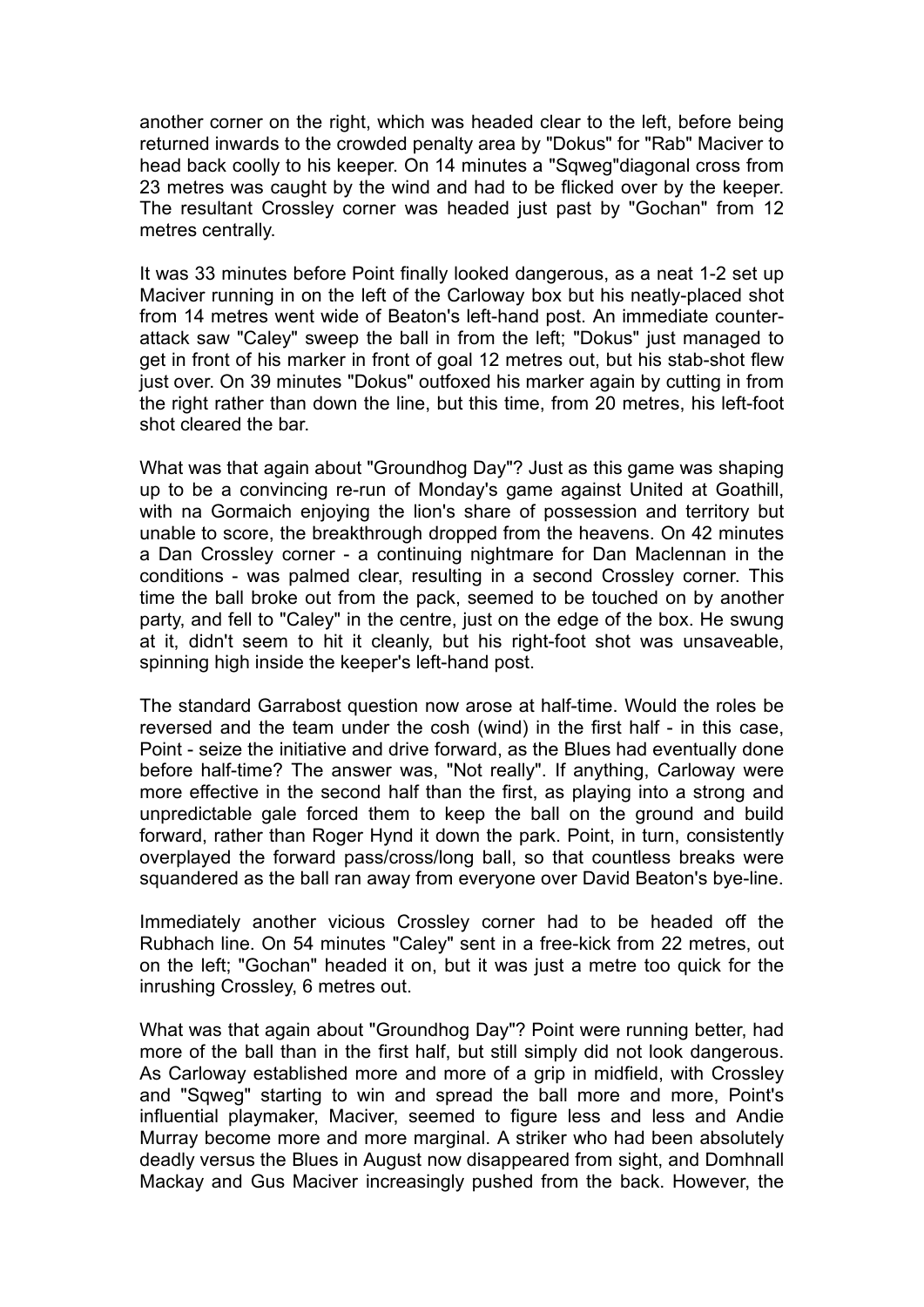Point young men at the back, brilliantly marshalled by the veteran, Mackenzie, proved resolute, until the 67th minute when the direct route delivered the clincher.

A bit of "Gochan" magic on the right touchline, around the halfway line, saw the striker twist and turn on the spot, disconcerting a group of markers unable to predict his next move. Difficult, when "Gochan" doesn't appear to know himself. The ball was dispatched square to Seumas Macleod coming forward who slipped it diagonally forward to his left beyond Iain Mackenzie to Scott Macaulay, a half-metre ahead of the stopper. Pace proved to be the central defence's Achilles heel. Macaulay took off, Mackenzie beside him, stride for stride, but that half-metre proved vital. Macaulay carried the ball into the box and as Maclennan came to meet him, slipped the ball under the unlucky keeper from 14 metres.

Judging from what came later, the game was settled. Point still competed hard, but continued to overhit and the chances still favoured na Gormaich. A minute later "Gochan" was blocked, then "Dokus", before Crossley shot just past on 74 minutes. On 78 minutes a Crossley free-kick, midway within the Point half, out on the left touchline, found Seumas Macleod 12 metres out in front of goal but Maclennan grasped his strike safely. A minute later a mazy "Dokus" run on the right saw his shot crash into Maclennan's left-hand side netting. Then, on 87 minutes, the best late chance fell to Ali "Tolsta" as a fast break on the left sent him clear on to the defence-splitter inside his marker. He carried the ball into the box, drew the keeper, but his carefully-placed right-foot slip from 14 metres on the left went well-wide of the far post.

From Carloway's point of view, this match had striking similarities to Monday night's fixture at Goathill, They eventually got there, thanks to an eye-popping strike and an inspired piece of individual aggression and chance-taking, though at times you would be forgiven for thinking that a goal would never materialize. As at Goathill, for the ninety minutes they showed an encouraging self-belief, apparently confident in their own ability to deliver and they did. They doggedly approached the game positively. For forty minutes, again, they were in control but lacking that final killer touch. For the next fifty, they switched up a gear, but the clincher seemed destined to elude them.

Point resembled United: an excellent back line, Iain Mackenzie and his three young helpers; Alasdair Gillies was not missed. "Rab" Maciver continued to show his class in his space-making, distribution, and that curious Gascoignetype ability to see the patterns of a game as if looking down on it from on high. And in Daniel Maclennan, an excellent, safe keeper. However, like United, only a bit of luck seemed likely to provide any threat up front. Perhaps it's Carloway's granite-like back four which are making oppositions look shotshy.

Certainly, after the first ten minutes, gauging the ball in the wind, all four got their bearings, and were faultless from thereon. Even the much-changed midfield functioned positively, in a style more reminiscent of last season: